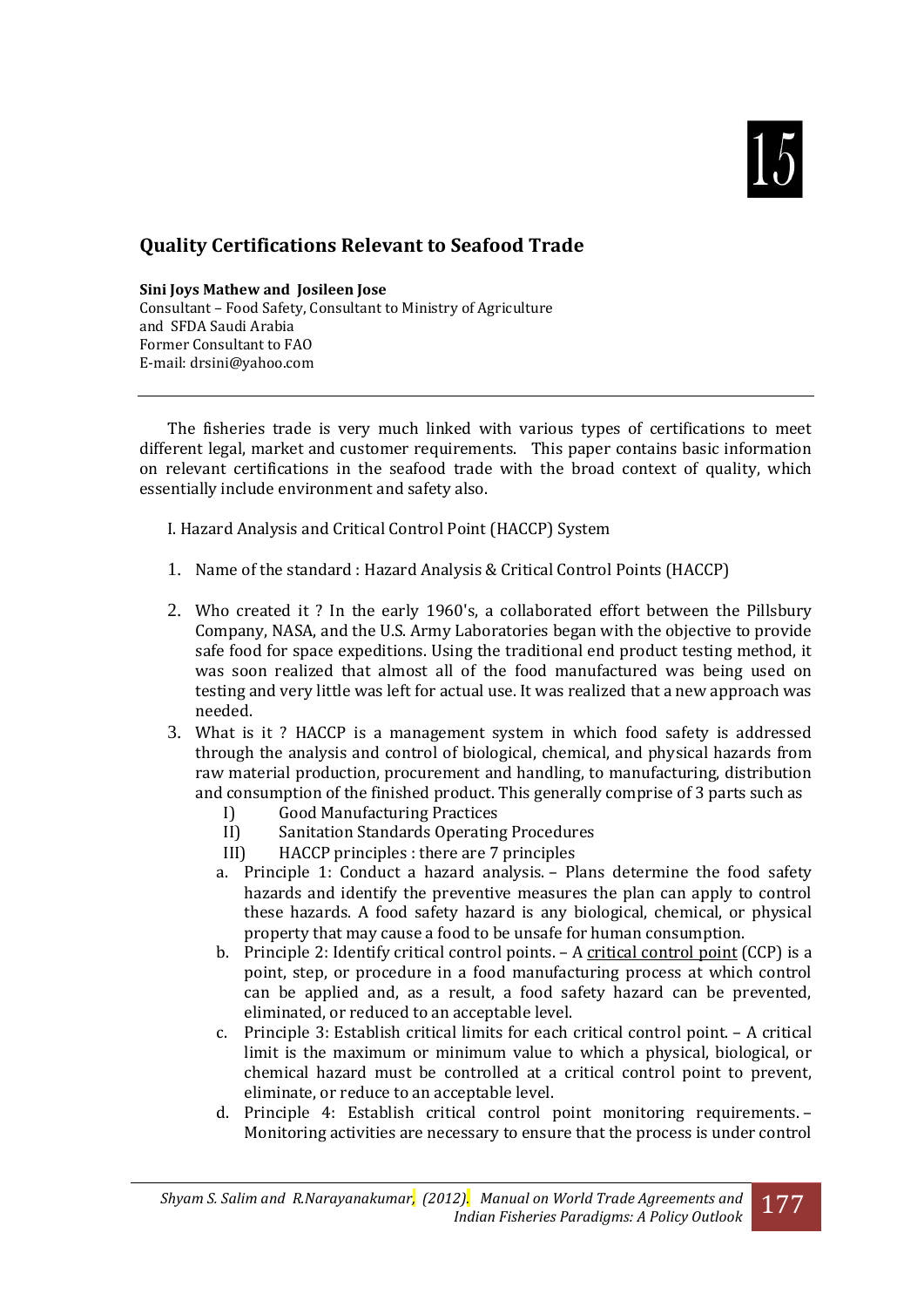at each critical control point. In the United States, the [FSIS](http://en.wikipedia.org/wiki/FSIS) is requiring that each monitoring procedure and its frequency be listed in the HACCP plan.

- e. Principle 5: Establish corrective actions. These are actions to be taken when monitoring indicates a deviation from an established critical limit. The final rule requires a plant's HACCP plan to identify the corrective actions to be taken if a critical limit is not met. Corrective actions are intended to ensure that no product injurious to health or otherwise adulterated as a result of the deviation enters commerce.
- f. Principle 6: Establish procedures for ensuring the HACCP system is working as intended. – Validation ensures that the plants do what they were designed to do; that is, they are successful in ensuring the production of a safe product. Plants will be required to validate their own HACCP plans. FSIS will not approve HACCP plans in advance, but will review them for conformance with the final rule.
- g. [Verification](http://en.wikipedia.org/wiki/Verification_and_validation) ensures the HACCP plan is adequate, that is, working as intended. Verification procedures may include such activities as review of HACCP plans, CCP records, critical limits and microbial sampling and analysis. FSIS is requiring that the HACCP plan include verification tasks to be performed by plant personnel. Verification tasks would also be performed by FSIS inspectors. Both FSIS and industry will undertake microbial testing as one of several verification activities. Verification also includes 'validation' – the process of finding evidence for the accuracy of the HACCP system (e.g. scientific evidence for critical limitations).
- h. Principle 7: Establish record keeping procedures. The HACCP regulation requires that all plants maintain certain documents, including its hazard analysis and written HACCP plan, and records documenting the monitoring of critical control points, critical limits, verification activities, and the handling of processing deviations.
- 4. What are the benefits ?
	- a. focuses on identifying and preventing hazards from contaminating food
	- b. is based on sound science
	- c. permits more efficient and effective government oversight, primarily because the recordkeeping allows investigators to see how well a firm is complying with food safety laws over a period rather than how well it is doing on any given day
	- d. places responsibility for ensuring food safety appropriately on the food manufacturer or distributor
	- e. helps food companies compete more effectively in the world market
	- f. reduces barriers to international trade.

#### II. ISO 9001:2008

- 1. Name of the standard : ISO 9001:2008
- 2. Who created it **?** ISO (from Greek 'isos' means 'equal') officially began in 1947

ISO (International Organization for Standardization) is the world's largest developer of voluntary International Standards. International Standards give state of the art specifications for products, services and good practice, helping to make industry more efficient and effective. Developed through global consensus, they help to break down barriers to international trade.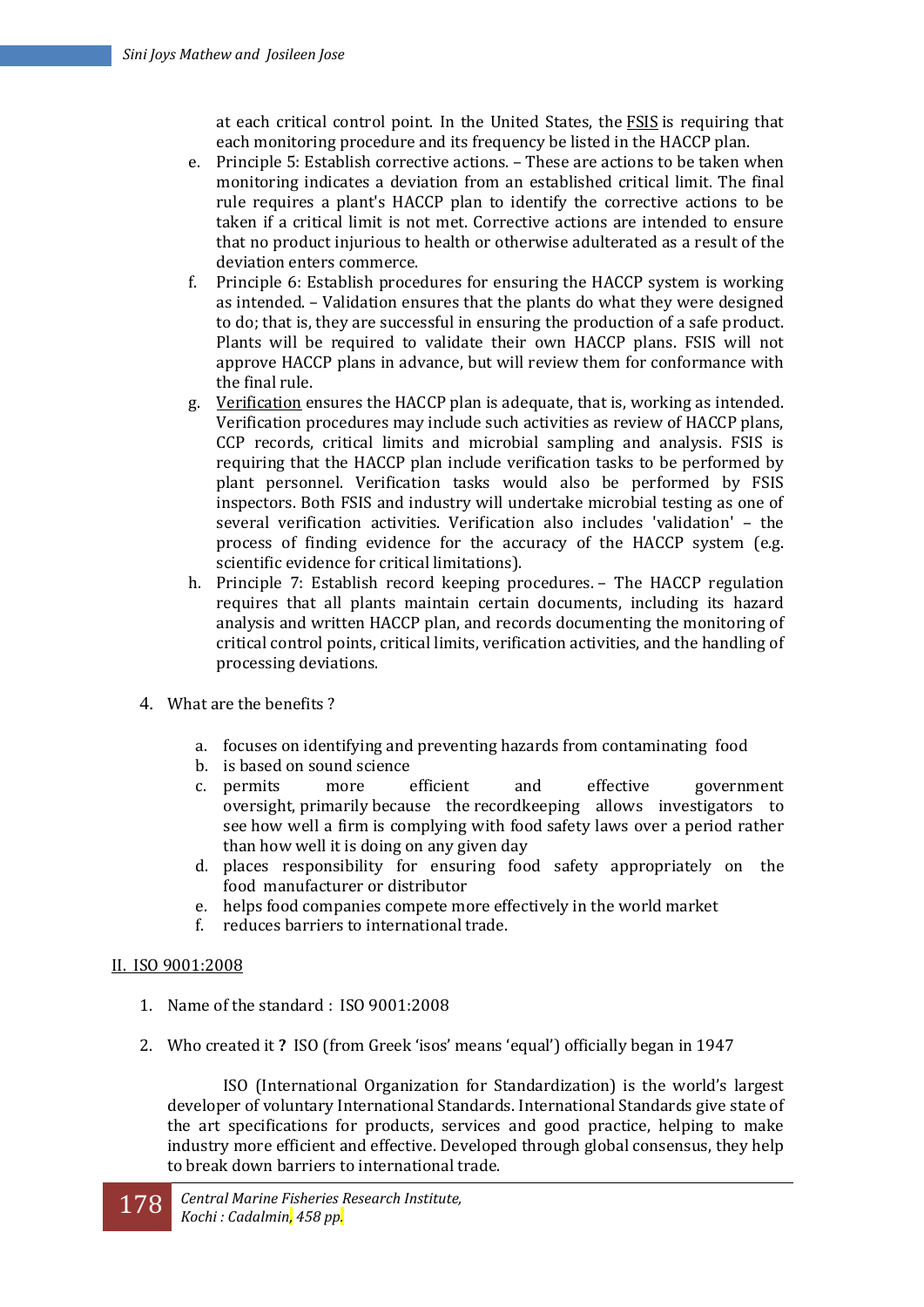- 3. What is it ? ISO 9001 is by far the world's most established quality framework, currently being used by 1,064,000 organizations in 178 countries worldwide and sets the standard not only for quality management systems, but management systems in general. ISO 9001 is one of a series of quality management system standards. It can help bring out the best in the organization by enabling you to understand your processes for delivering your products/services to your customers.
- 4. What are the benefits? The benefits include the following :
	- a. Strong customer focus (customer satisfaction)
	- b. The motivation and implication of top management
	- c. Staff consideration and motivation
	- d. The Process approach
	- e. Continual improvement.

Using ISO 9001:2008 helps ensure that customers get consistent, good quality products and services, which in turn brings many business benefits.

## III. ISO 22000: 2005

- 1. Name of the standard : ISO 22000:2005
- 2. What is it ? ISO 22000:2005 specifies requirements for a food safety management system where an organization in the food chain needs to demonstrate its ability to control food safety hazards in order to ensure that food is safe at the time of human consumption. It is almost an integration of ISO 9001 and HACCP system. It includes interactive communication, system management, prerequisite programs and [HACCP](http://en.wikipedia.org/wiki/HACCP) principles. It is applicable to all organizations, regardless of size, which are involved in any aspect of the food chain and want to implement systems that consistently provide safe products. The means of meeting any requirements of ISO 22000:2005 can be accomplished through the use of internal and/or external resources.
- 3. Who created it? (Already explained in ISO 9001)
- 4. What are the benefits? ISO 22000:2005 specifies requirements to enable an organization
- a. to plan, implement, operate, maintain and update a food safety management system aimed at providing products that, according to their intended use, are safe for the consumer,
- b. to demonstrate compliance with applicable statutory and regulatory food safety requirements,
- c. to evaluate and assess customer requirements and demonstrate conformity with those mutually agreed customer requirements that relate to food safety, in order to enhance customer satisfaction
- d. to effectively communicate food safety issues to their suppliers, customers and relevant interested parties in the food chain,
- e. to ensure that the organization conforms to its stated food safety policy,
- f. to demonstrate such conformity to relevant interested parties, and
- g. to seek certification or registration of its food safety management system by an external organization, or make a self-assessment or self-declaration of conformity to ISO 22000:2005.

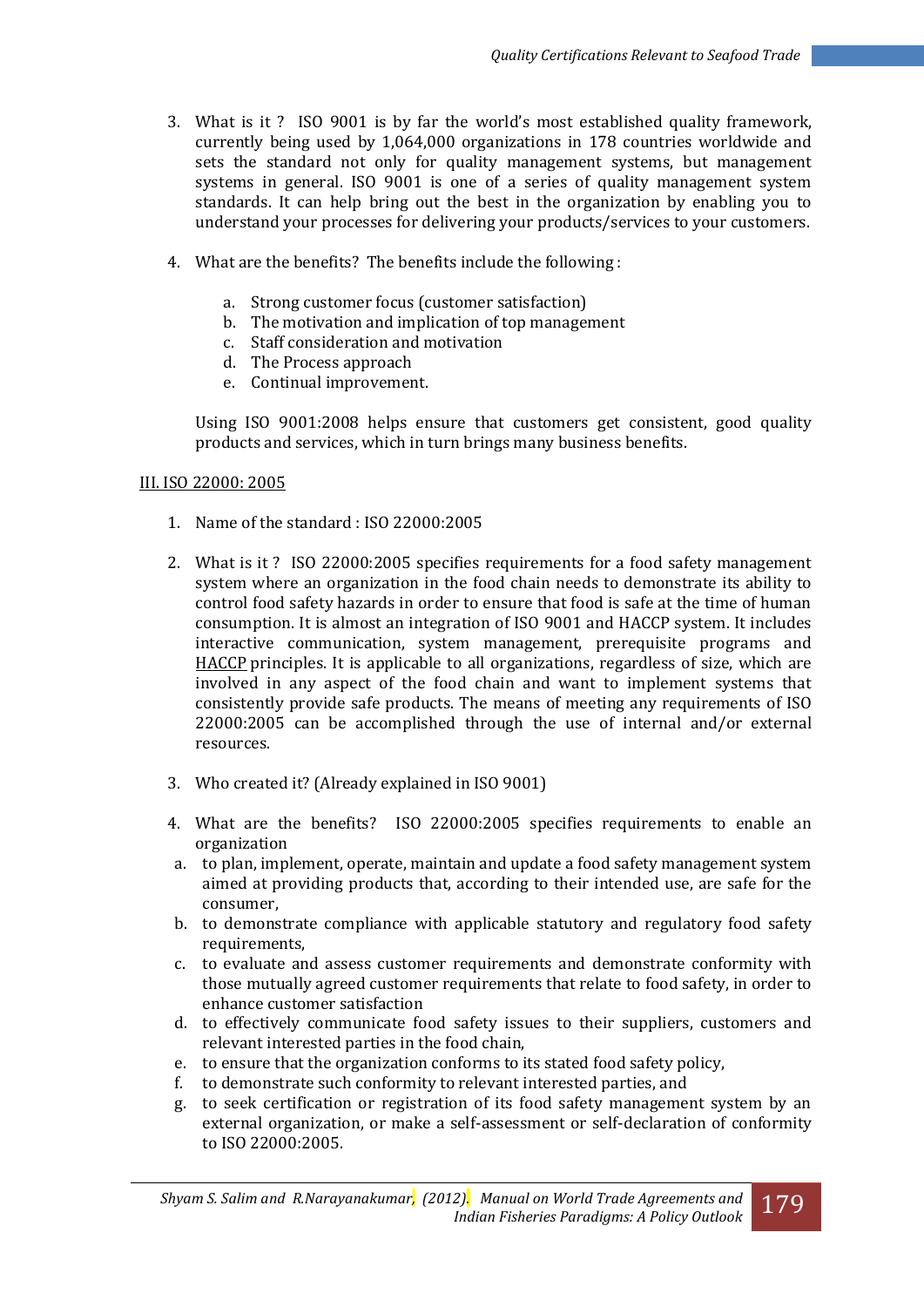#### IV. ISO 14000: 2004

- 1. Name of the standard : ISO 14001:2004
- 2. Who created it ? ISO (Already explained in ISO 9001:2008)
- 3. What is it ? ISO 14001:2004 sets out the criteria for an environmental management system and can be certified to. It maps out a framework that a company or organization can follow to set up an effective environmental management system. It can be used by any organization regardless of its activity or sector. Using ISO 14001:2004 can provide assurance to company management and employees as well as external stakeholders that environmental impact is being measured and improved.
- 4. What are the benefits ? The benefits of using ISO 14001:2004 can include:
	- a. Environmental protection
	- b. Reduced cost of waste management
	- c. Savings in consumption of energy and materials
	- d. Lower distribution costs
	- e. Improved corporate image among regulators, customers and the public

#### V. ISO 26000

- 1. Name of the standard : ISO 26000 Social Responsibility It is also called ISO SR.
- 2. What is it ? Business and organizations do not operate in a vacuum. Their relationship to the society and environment in which they operate is a critical factor in their ability to continue to operate effectively. It is also increasingly being used as a measure of their overall performance. ISO 26000 is an international standard launched by International Organization for Standardization, has launched providing guidelines for social responsibility (SR) . ISO 26000 provides guidance on how businesses and organizations can operate in a socially responsible way. This means acting in an ethical and transparent way that contributes to the health and welfare of society.
- 3. Who created it ? (ISO already explained about ISO)
- 4. What are the benefits ? The perception and reality of an organization's performance on social responsibility can influence, among other things:
	- a. Competitive advantage
	- b. Reputation
	- c. Ability to attract and retain workers or members, customers, clients or users
	- d. Maintenance of employees' morale, commitment and productivity
	- e. View of investors, owners, donors, sponsors and the financial community
	- f. Relationship with companies, governments, the media, suppliers, peers, customers and the community in which it operates.

## VI. British Retail Consortium (BRC) Global Standard

1. Name of the standard : British Retail Consortium (BRC) Global Standards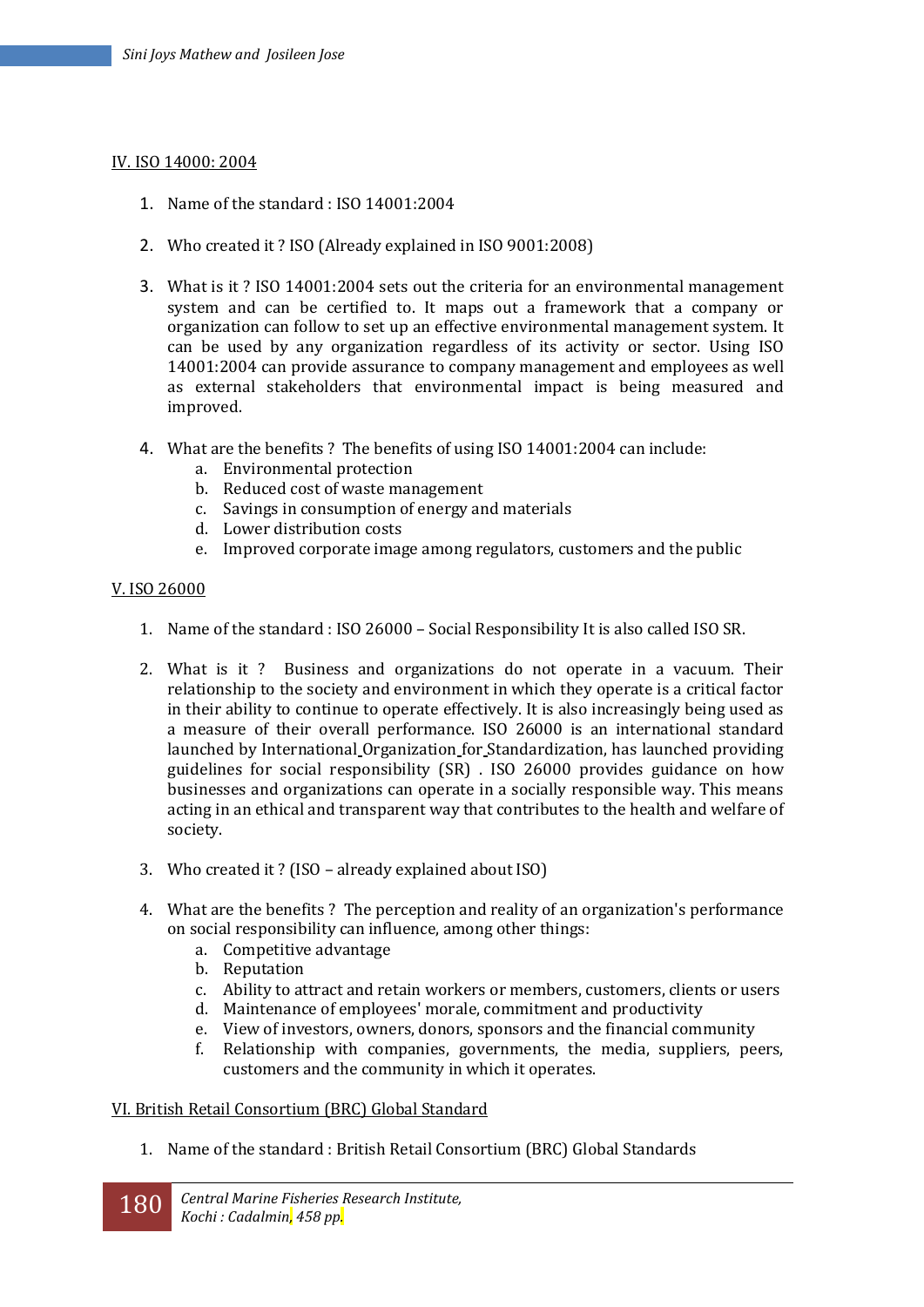- 2. What is it ? The BRC Global Standards are a leading global safety and quality certification programme, used throughout the world by over 17,000 certificated suppliers in 90 countries through a network of over 80 accredited and BRC recognised Certification Bodies. The BRC Global Standards are widely used by suppliers and global retailers. The standards provide the following
	- a. Standardization of quality criteria
	- b. Standardization of safety criteria
	- c. Standardization of operational criteria
	- d. Manufacturers' fulfillment of legal obligations
	- e. They also provide protection to the consumer
- 3. Who created it ? In 1998 the British Retail Consortium (BRC), responding to industry needs, developed and introduced the BRC Food Technical Standard assisting retailers and brand owners to produce food products of consistent safety and quality and comply with the requirements of the enforcement authorities.

Following the success and widespread acceptance of the BRC Food Technical Standard, the BRC published the first issue of the Packaging Standard in 2002, followed by Consumer Products Standard in August 2003, and finally by the BRC Global Standard - Storage and Distribution in August 2006 . In 2009, the BRC partnered with the Retail Industry Leaders Association (RILA) to develop the Global Standard for Consumer Products North America edition. Each of these Standards is regularly reviewed revised and updated at least every 3 years after extensive consultation with a wide range of stakeholders.

4. What are the benefits ?

a. CONFIDENCE - Developed by retailers and driven by retailers, BRC Global Standards are a market leading global brand that helps build confidence in the food safety industry.

b. CREDIBILITY - Now celebrating its tenth anniversary, the BRC Global Standard for Food Safety was the first Standard in the world to be approved by the Global Food Safety Initiative (GSFI) benchmarking committee.

c. COLLABORATION AND CONTINUOUS IMPROVEMENT - Expert International Technical Committees are fully engaged to ensure the ongoing development of the Standards through a process of collaboration and continuous improvement. The BRC provides a web-based, fully interactive database of information about BRC certificated suppliers giving immediate access to audit reports, audit data, management reporting and notification of remedial actions. The Global Standards Directory puts the BRC right at the heart of effective supply chain management.

d. CONSISTENCY - A global training infrastructure ensures that suppliers are well informed about how to implement the Standard, prepare for their audit and achieve certification. The BRC Food Standard is currently available in ten languages with additional translations being developed to facilitate understanding and consistency throughout the world.

e. COMPETENCE - The BRC's Compliance Team is developing robust performance monitoring assessment tools to help ensure that Certification Bodies carry out BRC audits to the highest possible standard. An established and transparent complaints procedure helps ensure that all customer referrals are investigated and vigorously followed up. Rigorous requirements around the competence, qualifications and experience of auditors help ensure that audit standards are stringently maintained.

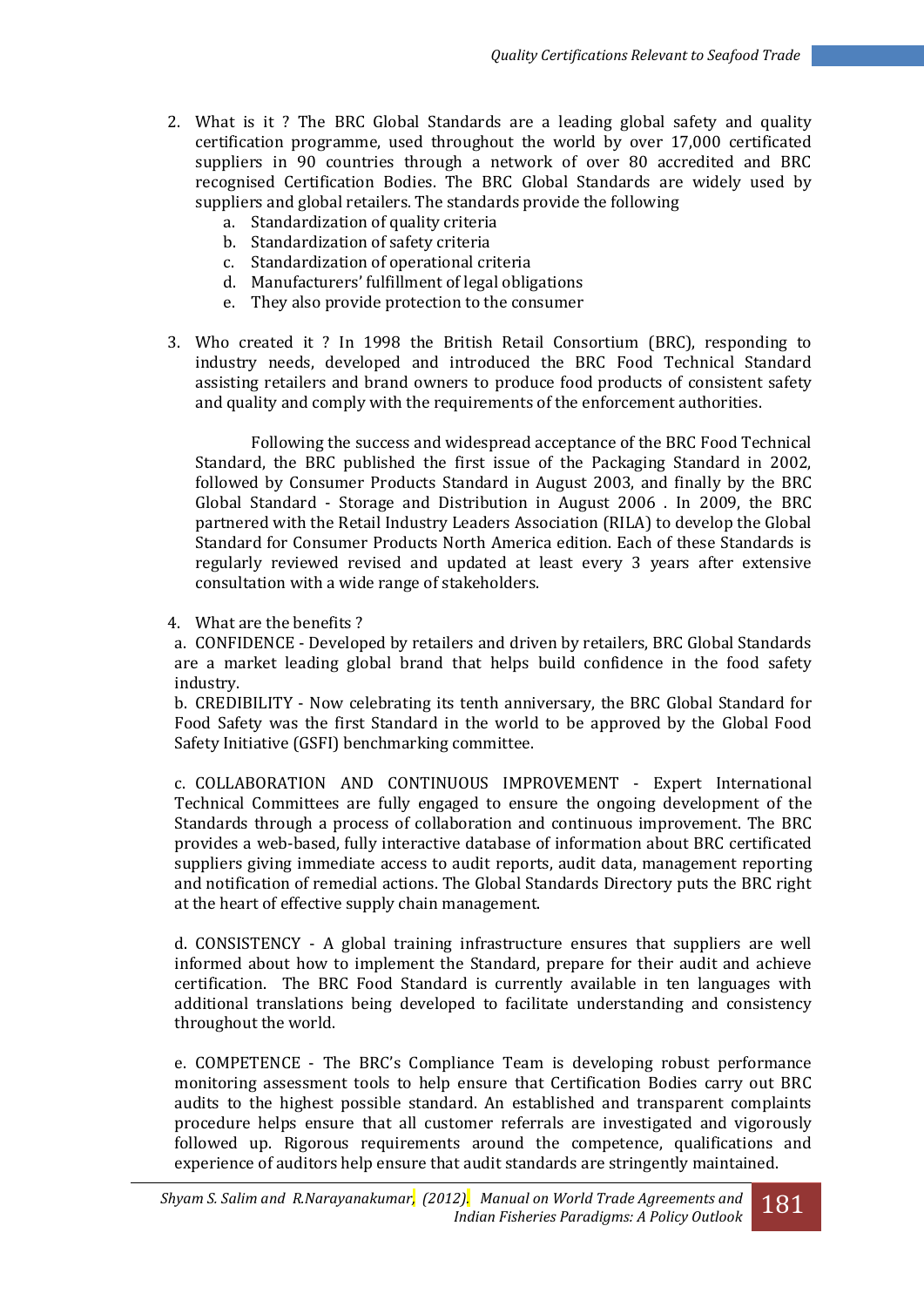f. COST EFFECTIVE - The BRC's straight forward certification process ensures that there are no hidden costs or added costly hurdles for sites wanting certification. For sites that are properly prepared and confident in their safety management systems the only cost is that of the audit.

# VII. Marine Stewardship Council (MSC) certification

- 1. Name of the standard : MSC (Marine Stewardship Council) Certification
- 2. What is it ? MSC has two certification programs
	- a. MSC environmental standard for sustainable fishing
	- b. MSC chain of custody standard for seafood traceability
- 3. Who created it ? The MSC is an international non-profit organization committed to the values of independence, transparency, impartiality and stakeholder participation. MSC is working with fisheries, seafood complanies, scientists, conservation groups and public promote the best environmental choice in seafood.
- 4. What are the benefits ?
	- a. Fisheries can demonstrate that their practices are sustainable and access market benefits by getting certified to the MSC standard for sustainable fishing.
	- b. When seafood is sold with the MSC ecolabel every business in the supply chain must have undertaken a detailed traceability audit against the MSC Chain of Custody standard. This ensures that only seafood from a certified fishery is sold with the MSC ecolabel

## VIII. Best Aquaculture Practice (BAP) Certification

- 1. Name of the standard : The Best Aquaculture Practices (BAP) standards
- 2. What is it ? BAP standards address environmental and social responsibility, animal welfare, food safety and traceability in a voluntary certification program for aquaculture facilities. BAP certification defines the most important elements of responsible aquaculture and provides quantitative guidelines by which to evaluate adherence to those practices. The BAP program outlines standards for each type of facility, from hatchery and feed mill to farm to processing plant. It currently certifies shrimp farms and hatcheries; salmon, tilapia, channel catfish and*Pangasius* farms; seafood processing plants and feed mills.
	- The current BAP standards and guidelines includes
		- a. BAP Seafood Processing Plant Standards
		- b. BAP Shrimp Farm Standards
		- c. BAP Tilapia Farm Standards
		- d. BAP Channel Catfish Farm Standards
		- e. BAP *Pangasius* Farm Standards
		- f. BAP Salmon Farm Standards
		- g. BAP Shrimp Hatchery Standards
		- h. BAP Feed Mill Standards
- 3. Who created it ? The BAP standards are formed by GAA The Global Aquaculture Alliance, which is an international, non-profit trade association dedicated to advancing environmentally and socially responsible aquaculture. Under GAA the certification is carried out by Aquaculture Certification Council (ACC) Drafted by